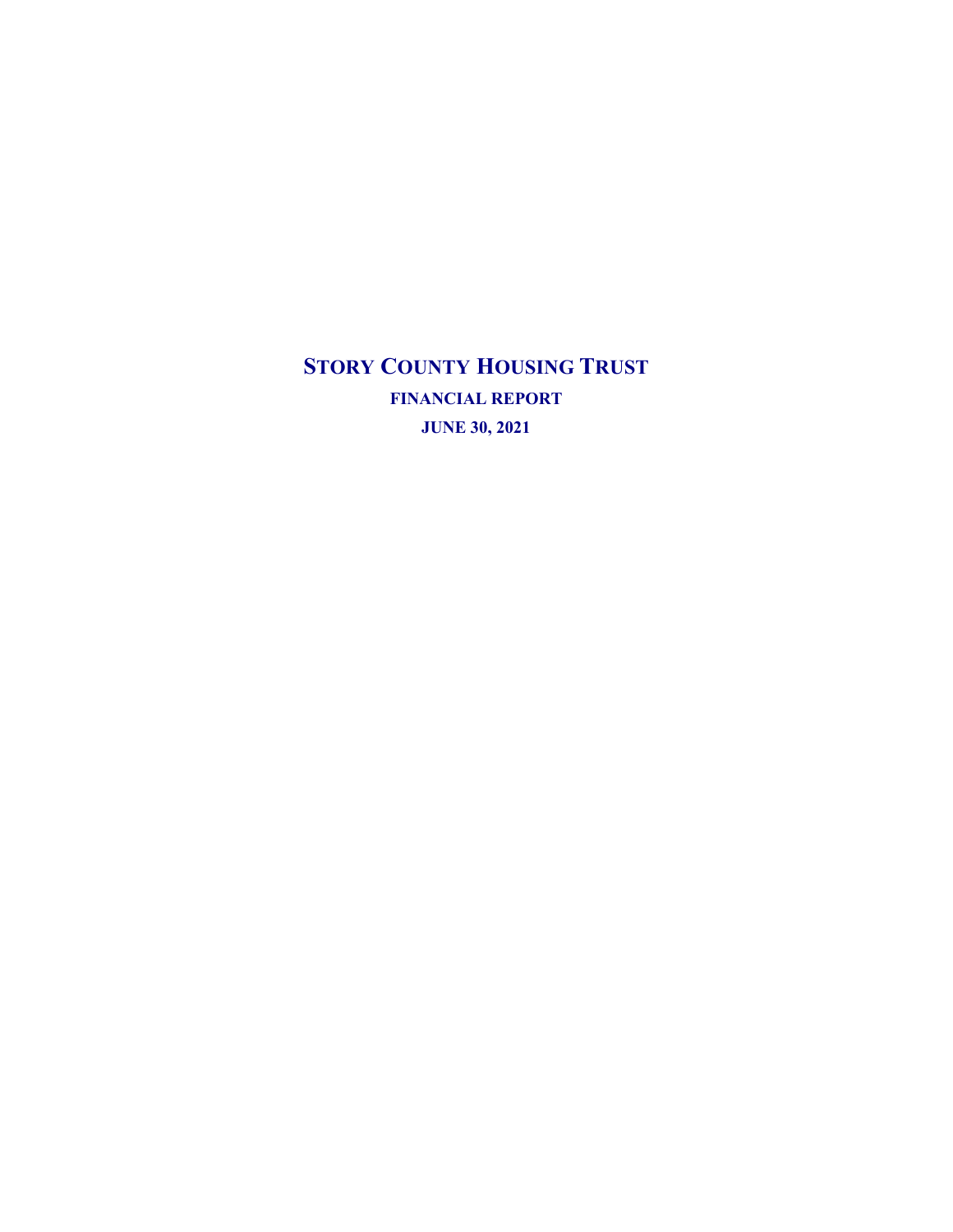# **CONTENTS**

| <b>INDEPENDENT AUDITOR'S REPORT</b>    | 1-2 |
|----------------------------------------|-----|
| FINANCIAL STATEMENTS                   |     |
| Statements of financial position       |     |
| Statements of activities               |     |
| Statement of functional expenses, 2021 |     |
| Statement of functional expenses, 2020 |     |
| Statements of cash flows               |     |
| Notes to financial statements          |     |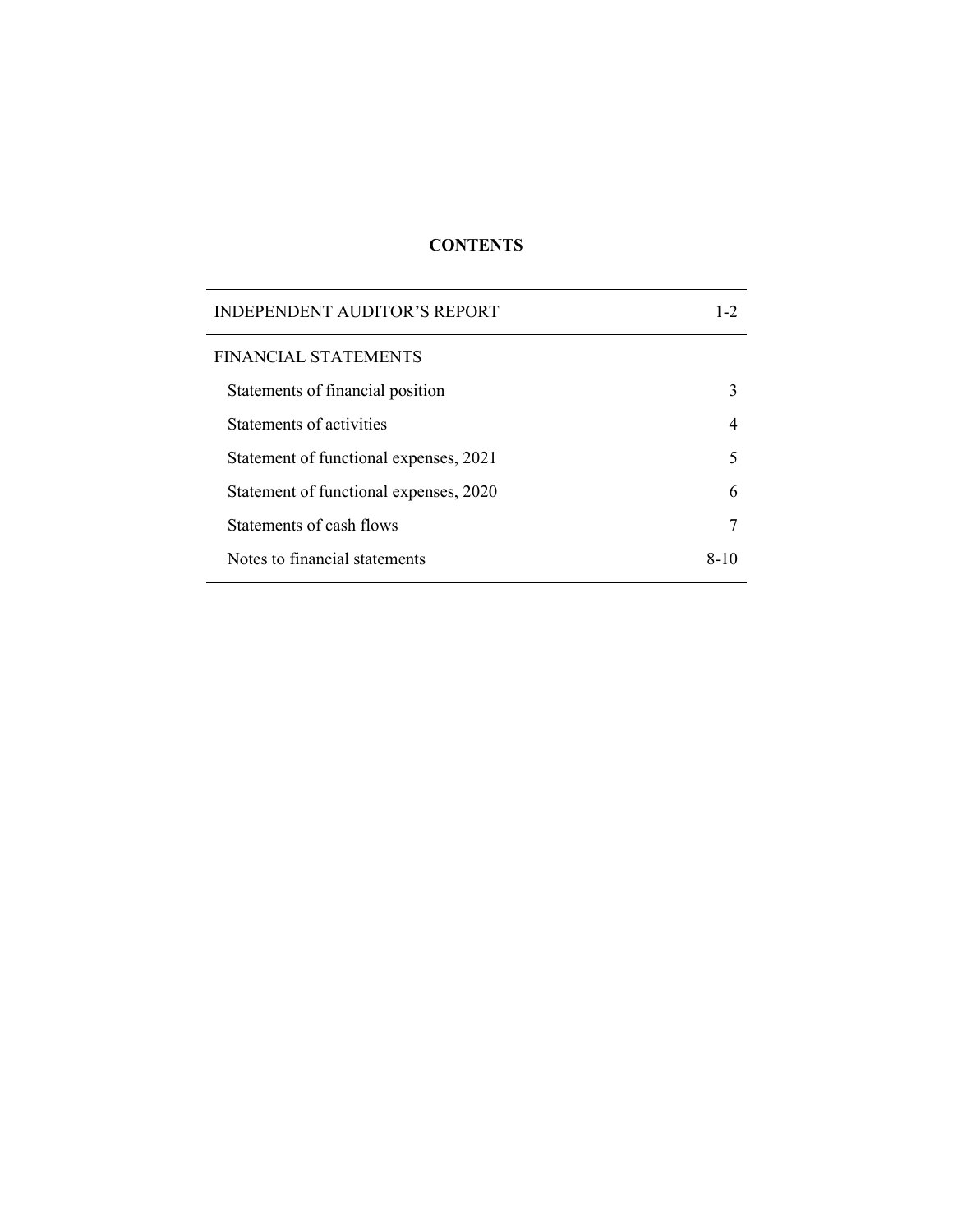

# **INDEPENDENT AUDITOR'S REPORT**

To the Board of Directors Story County Housing Trust Ames, Iowa

## **Report on the Financial Statements**

We have audited the accompanying financial statements of Story County Housing Trust (a nonprofit organization), which comprise the statements of financial position as of June 30, 2021 and 2020, the related statements of activities, functional expenses and cash flows for the years then ended, and the related notes to the financial statements.

# **Management's Responsibility for the Financial Statements**

Management is responsible for the preparation and fair presentation of these financial statements in accordance with accounting principles generally accepted in the United States of America; this includes the design, implementation, and maintenance of internal control relevant to the preparation and fair presentation of financial statements that are free from material misstatement, whether due to fraud or error.

## **Auditor's Responsibility**

Our responsibility is to express an opinion on these financial statements based on our audits. We conducted our audits in accordance with auditing standards generally accepted in the United States of America. Those standards require that we plan and perform the audit to obtain reasonable assurance about whether the financial statements are free from material misstatement.

An audit involves performing procedures to obtain audit evidence about the amounts and disclosures in the financial statements. The procedures selected depend on the auditor's judgment, including the assessment of the risks of material misstatement of the financial statements, whether due to fraud or error. In making those risk assessments, the auditor considers internal control relevant to the entity's preparation and fair presentation of the financial statements in order to design audit procedures that are appropriate in the circumstances, but not for the purpose of expressing an opinion on the effectiveness of the entity's internal control. Accordingly, we express no such opinion. An audit also includes evaluating the appropriateness of accounting policies used and the reasonableness of significant accounting estimates made by management, as well as evaluating the overall presentation of the financial statements.

We believe that the audit evidence we have obtained is sufficient and appropriate to provide a basis for our audit opinion.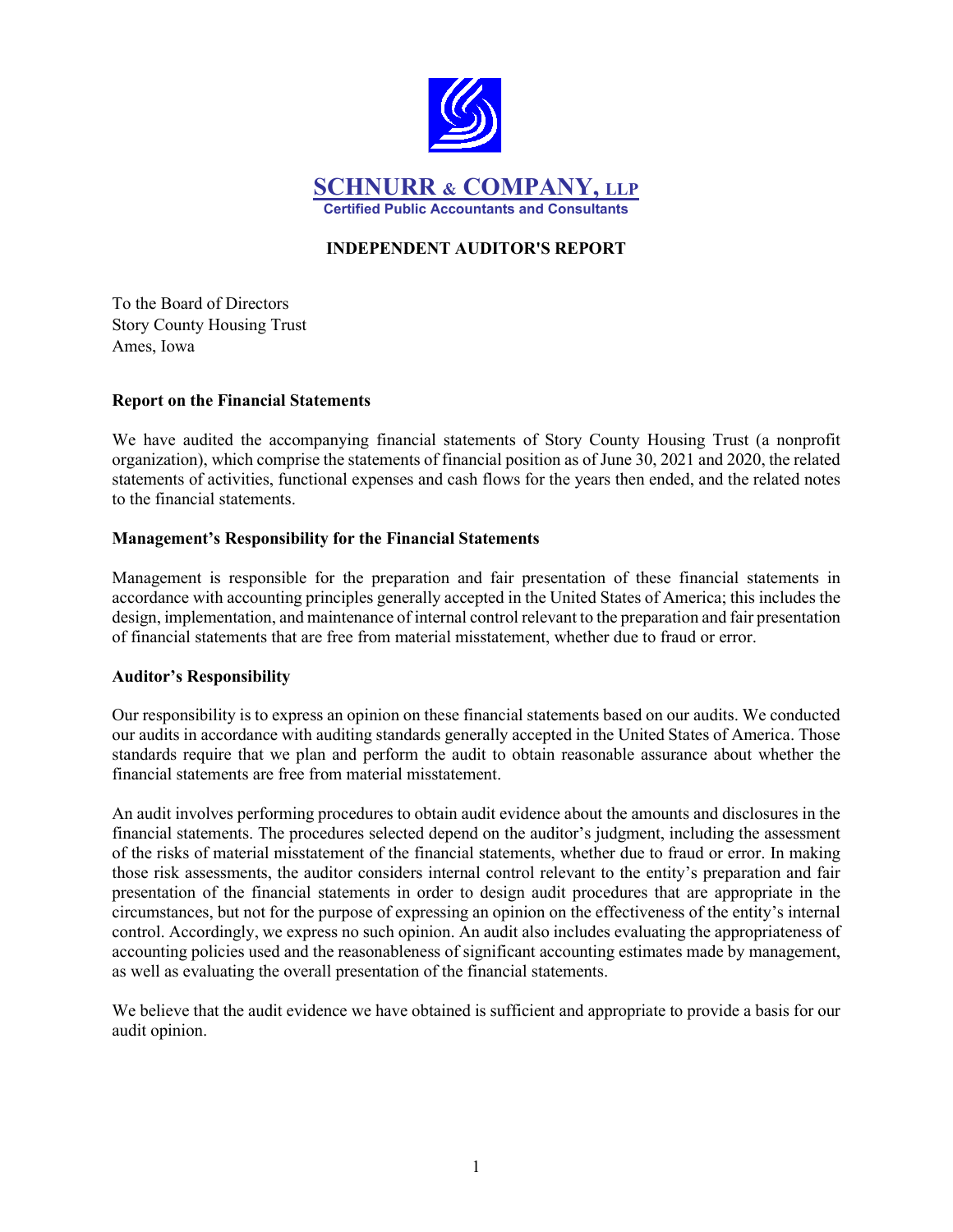# **Opinion**

In our opinion, the financial statements referred to above present fairly, in all material respects, the financial position of Story County Housing Trust as of June 30, 2021 and 2020, and the changes in its net assets and its cash flows for the years then ended in accordance with accounting principles generally accepted in the United States of America.

Schnein & Company, LLP

Ames, Iowa May 27, 2022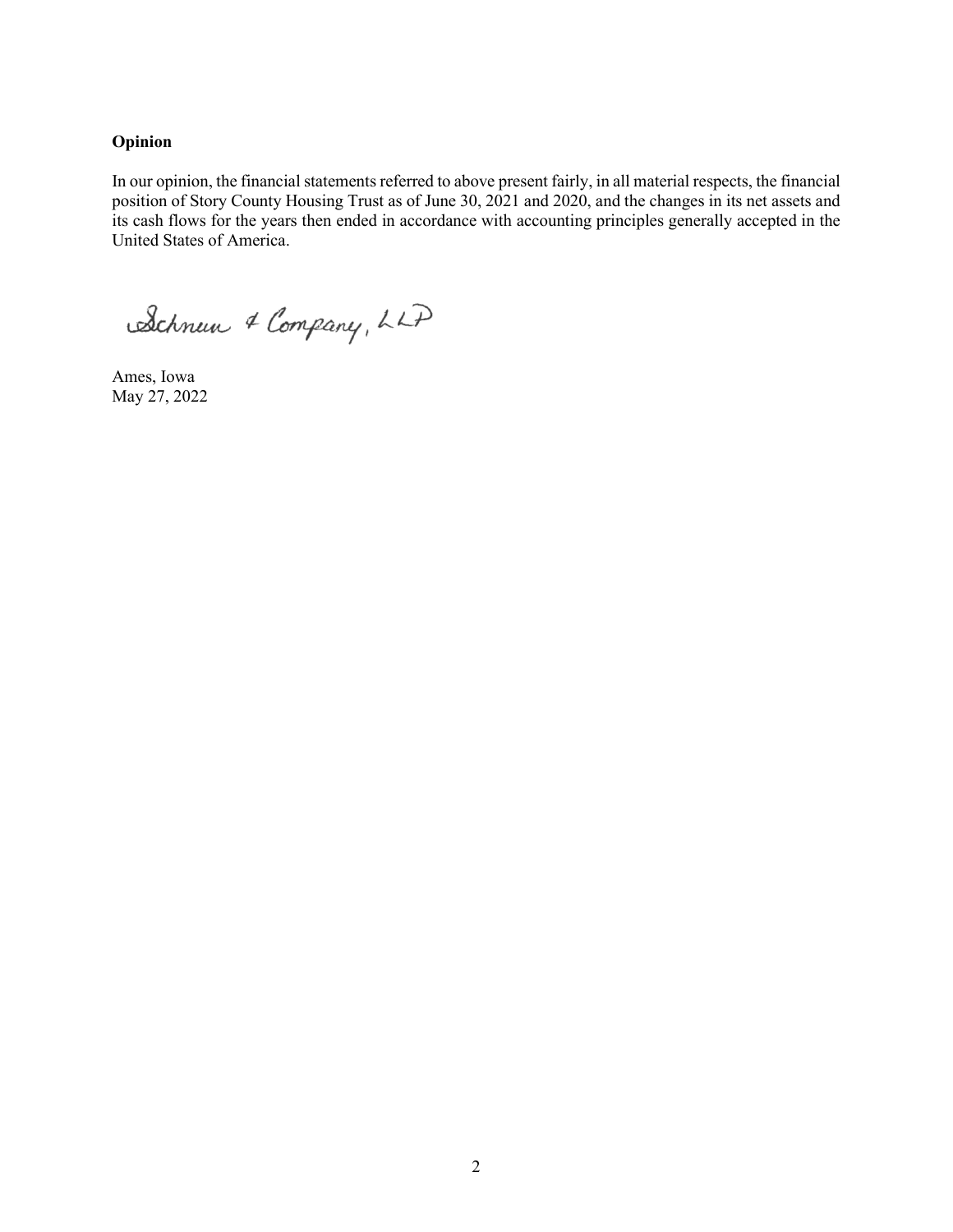## **STATEMENTS OF FINANCIAL POSITION JUNE 30, 2021 and 2020**

|                                                                                                                   |   | 2021             |               | 2020           |
|-------------------------------------------------------------------------------------------------------------------|---|------------------|---------------|----------------|
| <b>ASSETS</b>                                                                                                     |   |                  |               |                |
| <b>Current Assets:</b>                                                                                            |   |                  |               |                |
| Cash                                                                                                              | S | 100,761          | <sup>\$</sup> | 26,921         |
| Contributions receivable                                                                                          |   | 1,831            |               | 48,666         |
| <b>Total current assets</b>                                                                                       |   | 102,592          |               | 75,587         |
| <b>Total assets</b>                                                                                               |   | 102,592          | \$            | 75,587         |
| <b>LIABILITIES AND NET ASSETS</b><br>Current Liabilities:<br>Accounts payable<br><b>Total current liabilities</b> | S | 14,592<br>14,592 | <sup>\$</sup> | 6,000<br>6,000 |
| Net Assets:                                                                                                       |   |                  |               |                |
| Without donor restrictions                                                                                        |   | 88,000           |               | 69,587         |
| <b>Total liabilities and net assets</b>                                                                           |   | 102,592          | <sup>\$</sup> | 75,587         |
|                                                                                                                   |   |                  |               |                |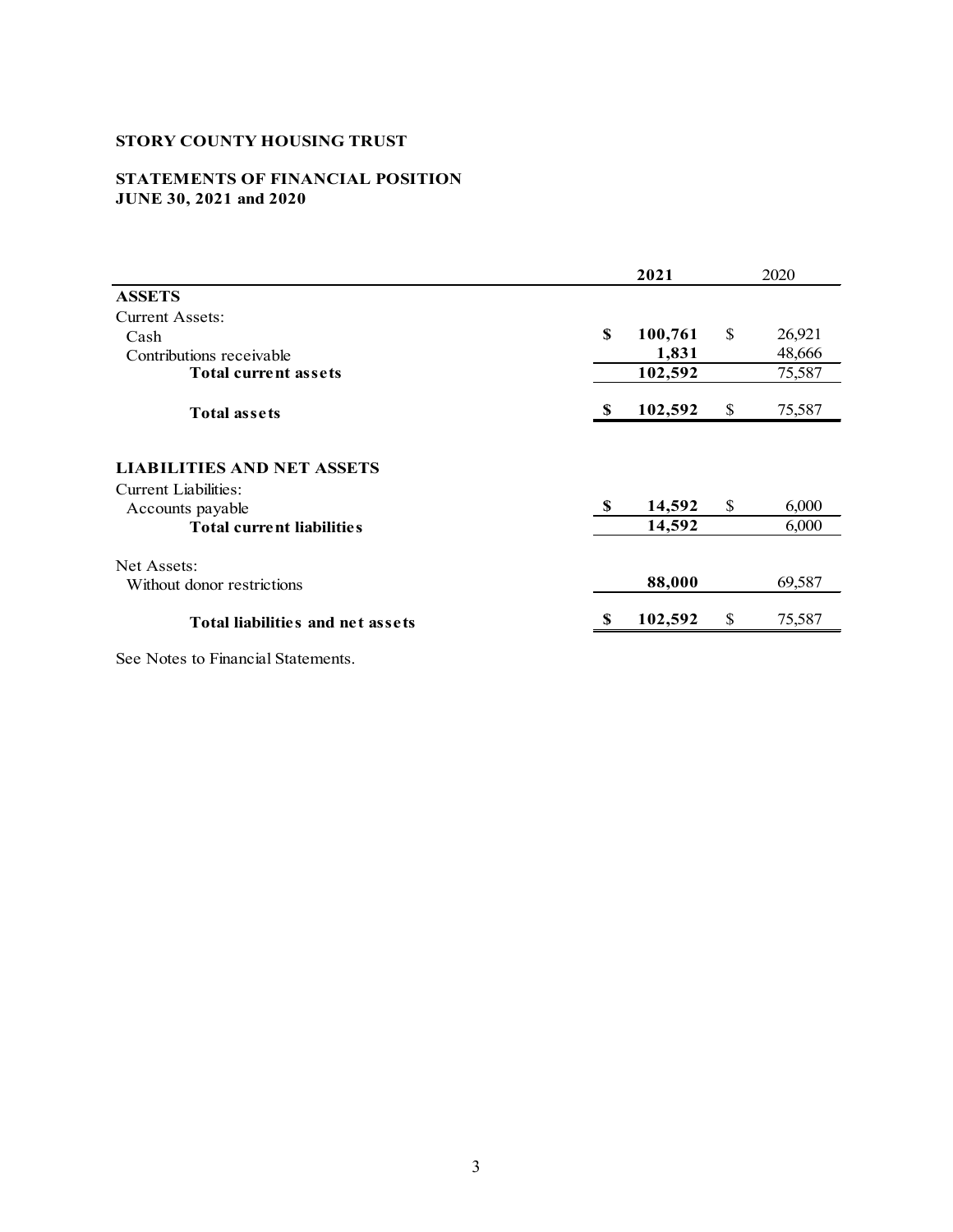# **STATEMENTS OF ACTIVITIES Years Ended June 30, 2021 and 2020**

|                                  |          | 2021    |     | 2020     |
|----------------------------------|----------|---------|-----|----------|
| Support and Revenue:             |          |         |     |          |
| Contributions                    | <b>S</b> | 4,067   | \$. | 41,433   |
| Grants                           |          | 328,852 |     | 73,923   |
| <b>Total support and revenue</b> |          | 332,919 |     | 115,356  |
| Expenses:                        |          |         |     |          |
| Housing activities               |          | 290,135 |     | 147,262  |
| Management and general           |          | 24,371  |     | 7,287    |
| <b>Total expense</b>             |          | 314,506 |     | 154,549  |
| Change in net assets             |          | 18,413  |     | (39,193) |
| Net assets, beginning of year    |          | 69,587  |     | 108,780  |
| Net assets, end of year          | £.       | 88,000  | \$  | 69,587   |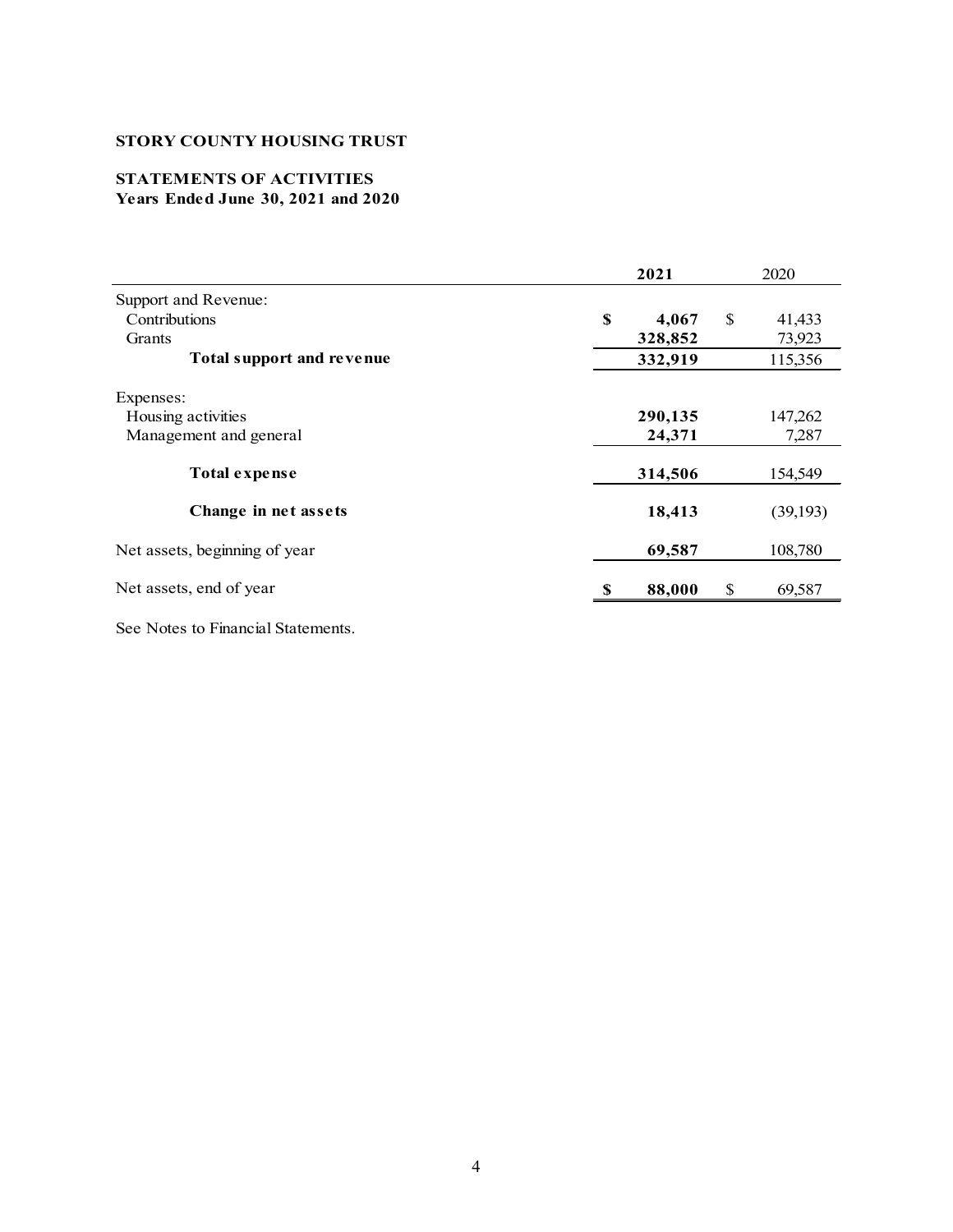## **Year Ended June 30, 2021 STATEMENT OF FUNCTIONAL EXPENSES**

|                                                |   | Housing<br><b>Activities</b>                             |   | Management<br>and General | Total |               |  |
|------------------------------------------------|---|----------------------------------------------------------|---|---------------------------|-------|---------------|--|
| General and administrative<br>Legislative fees | S | $\qquad \qquad \blacksquare$<br>$\overline{\phantom{a}}$ | S | 23,771<br>600             | S,    | 23,771<br>600 |  |
| Grant expenses                                 |   | 290,135                                                  |   | $\qquad \qquad$           |       | 290,135       |  |
|                                                |   | 290,135                                                  | S | 24,371                    |       | 314,506       |  |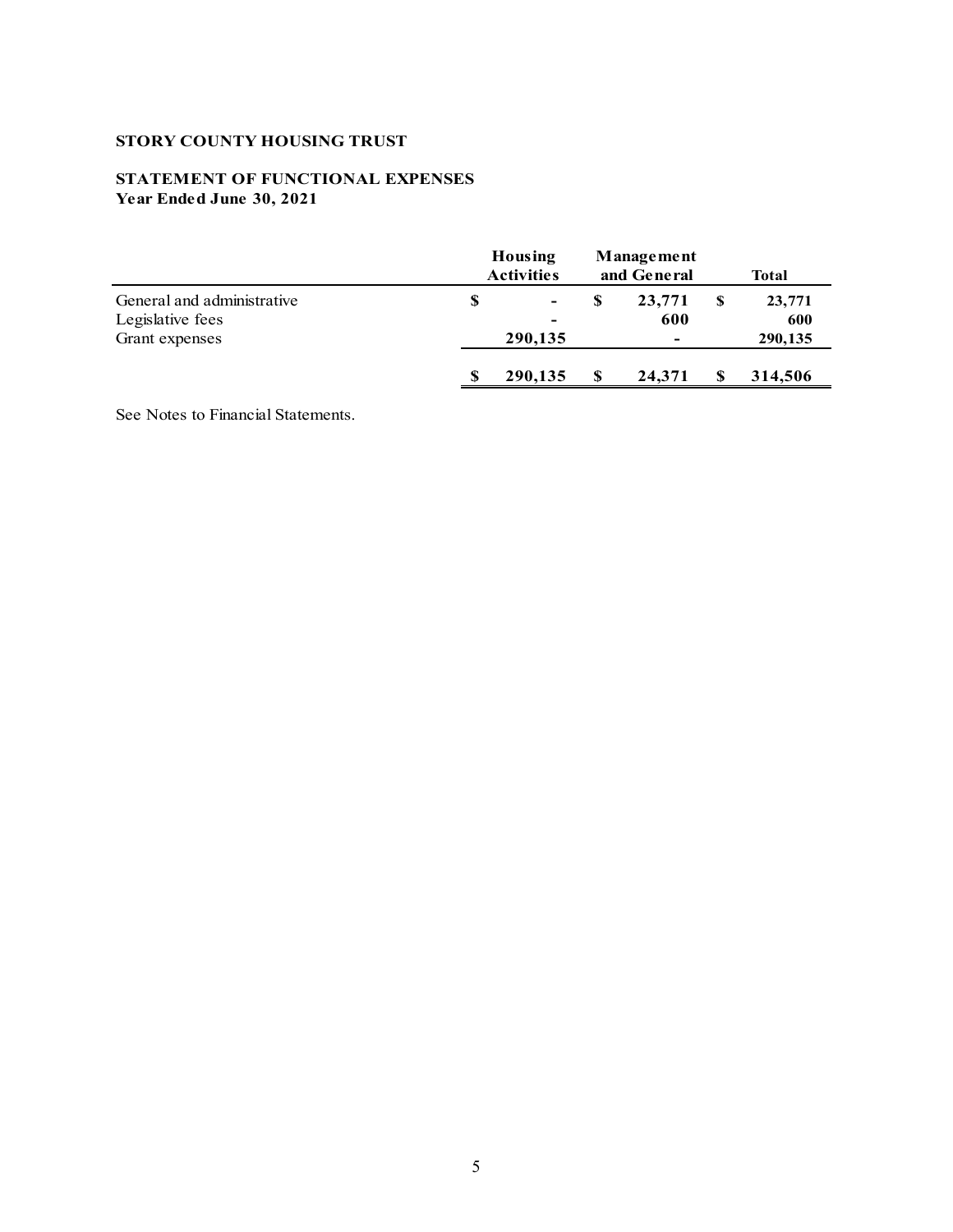## **Year Ended June 30, 2020 STATEMENT OF FUNCTIONAL EXPENSES**

|                                                                  |   | <b>Housing</b><br><b>Activities</b>                             |   | <b>Management</b><br>and General |   | Total                   |
|------------------------------------------------------------------|---|-----------------------------------------------------------------|---|----------------------------------|---|-------------------------|
| General and administrative<br>Legislative fees<br>Grant expenses | S | $\overline{\phantom{a}}$<br>$\overline{\phantom{0}}$<br>147,262 |   | 6.687<br>600                     | S | 6,687<br>600<br>147,262 |
|                                                                  |   | 147,262                                                         | S | 7,287                            | S | 154,549                 |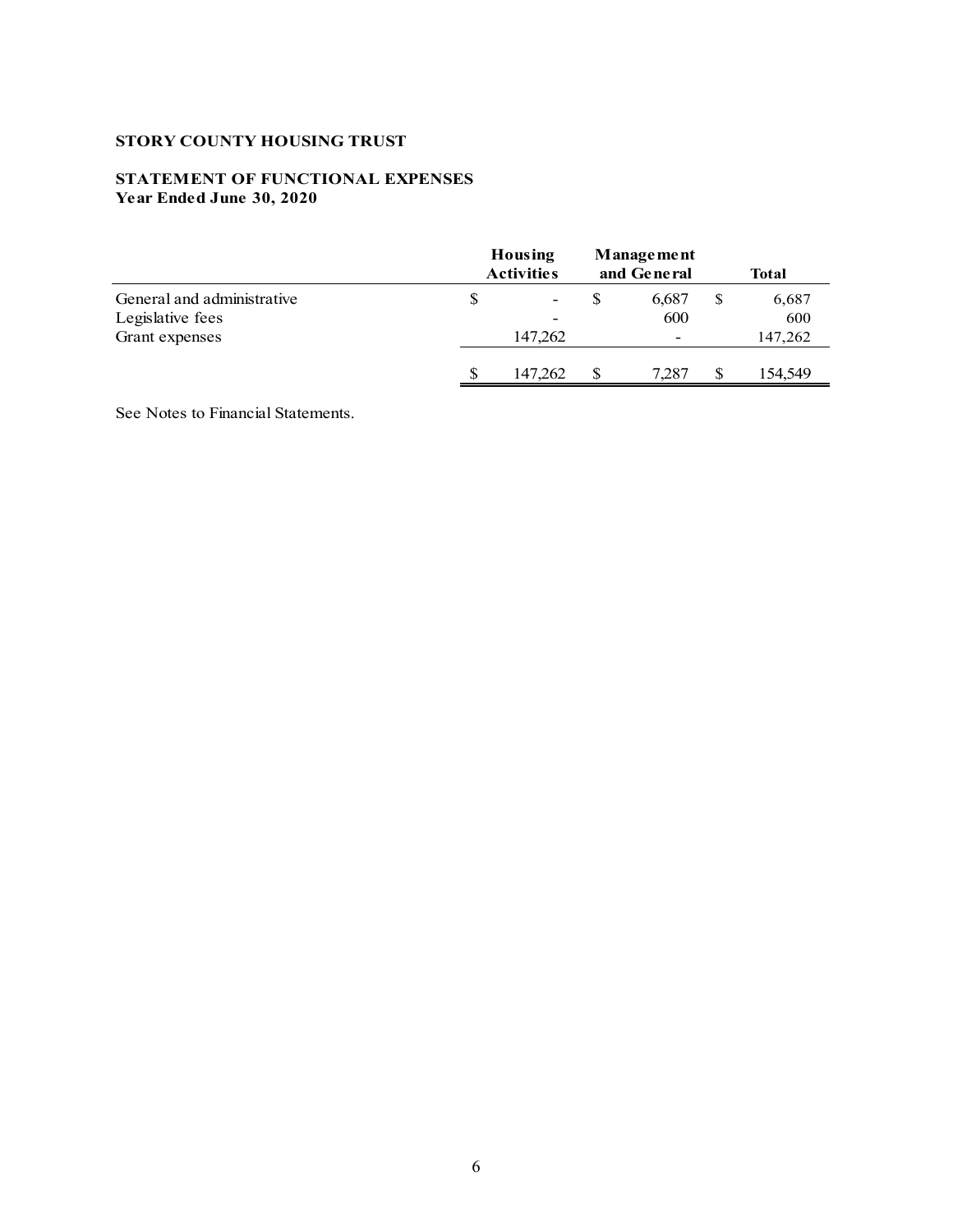# **STATEMENTS OF CASH FLOWS Years Ended June 30, 2021 and 2020**

|                                                                                                                                   |    | 2021            |    | 2020              |
|-----------------------------------------------------------------------------------------------------------------------------------|----|-----------------|----|-------------------|
| Cash Flows from Operating Activities:<br>Change in net assets                                                                     | \$ | 18,413          | \$ | (39,193)          |
| Adjustments to reconcile change in net assets to<br>net cash provided by (used in) operating activities:<br>Effect of changes in: |    |                 |    |                   |
| Contributions receivable<br>Accounts payable                                                                                      |    | 46,835<br>8,592 |    | 17,330<br>(1,918) |
| Net cash provided by (used in) operating activities                                                                               |    | 73,840          |    | (23,781)          |
| Net increase (decrease) in cash                                                                                                   |    | 73,840          |    | (23,781)          |
| Cash, beginning of year                                                                                                           |    | 26,921          |    | 50,702            |
| Cash, end of year                                                                                                                 | S  | 100,761         | S  | 26,921            |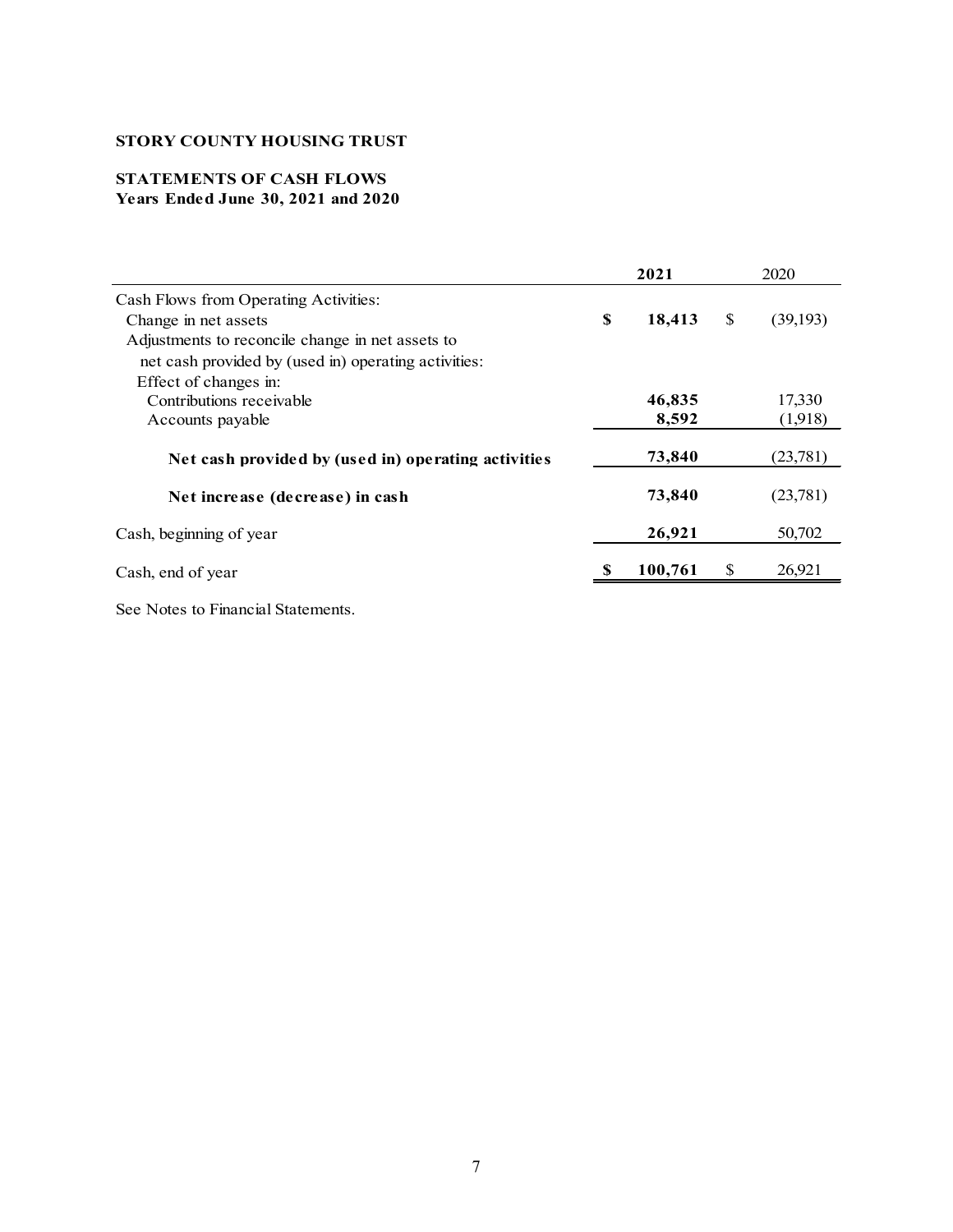# **NOTES TO FINANCIAL STATEMENTS**

#### **Note 1. Nature of Activity and Significant Accounting Policies**

**Nature of activity:** The Story County Housing Trust ("Organization") is a non-profit organization formed to address the housing needs of low income persons in Story County by providing innovative and flexible funding from various federal, state and local sources of revenue to produce new and preserve existing affordable housing, to promote homeownership, and support homes and transitional housing services.

#### **A summary of the Organization's significant accounting policies follows:**

Use of estimates: The preparation of financial statements in conformity with accounting principles generally accepted in the United States of America requires management to make estimates and assumptions that affect the reported amounts of assets and liabilities and disclosure of contingent assets and liabilities at the date of the financial statements and the reported amounts of revenues and expenses during the reporting period. Actual results could differ from those estimates.

Contributions receivable: Unconditional promises to give that are expected to be collected within one year are recorded at net realizable value.

Net assets: Net assets, revenues, gains and losses are classified based on the existence or absence of donor or grantor imposed restrictions. Accordingly, net assets and changes therein are classified and reported as follows:

*Net assets without donor restrictions* – Net assets available for use in general operations and not subject to donor (or certain grantor) restrictions.

*Net assets with donor restrictions* – Net assets subject to donor (or certain grantor) imposed restrictions. Some donor-imposed restrictions are temporary in nature, such as those that will be met by the passage of time or other events specified by the donor. Other donor-imposed restrictions are perpetual in nature, where the donor stipulates that resources be maintained in perpetuity.

The Organization reports contributions restricted by donors as increases in net assets without donor restrictions if the restrictions expire (that is, when a stipulated time restriction or purpose restriction is accomplished) in the reporting period in which the revenue is recognized. All other donor restricted contributions are reported as increases in net assets without restrictions, depending on the nature of the restrictions. When a restriction expires, net assets with donor restrictions are reclassified to net assets without donor restrictions and reported in the statement of activities as net assets released from restrictions.

Revenue and revenue recognition: Grants under cost-reimbursable contracts are reported in the period the expenditure is incurred.

The Organization recognizes contributions when cash or an unconditional promise to give is received. Conditional promises to give, that is, those with a measurable performance or other barrier, and a right of return are not recognized until the conditions on which they depend have been substantially met.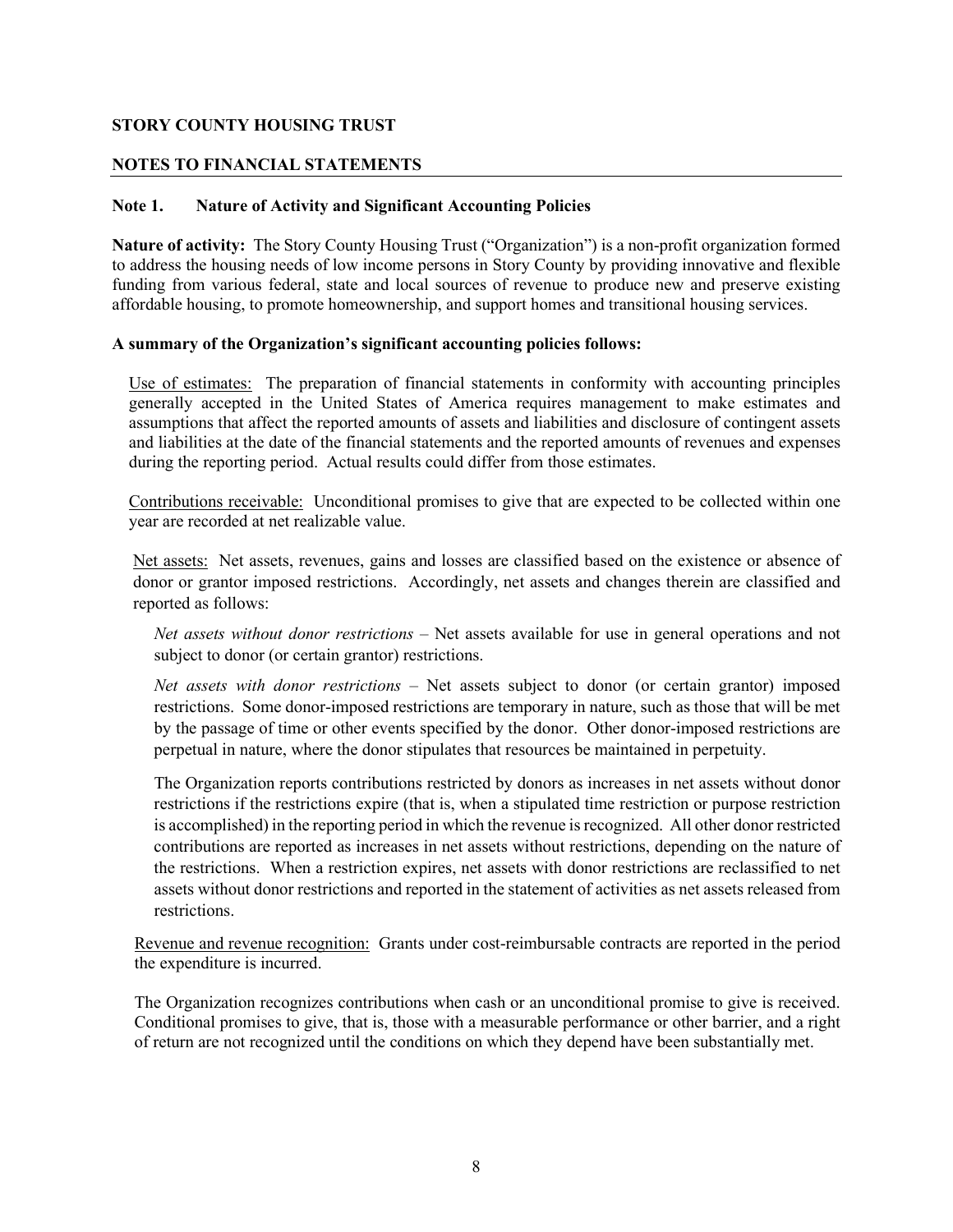## **NOTES TO FINANCIAL STATEMENTS**

#### **Note 1. Nature of Activity and Significant Accounting Policies (Continued)**

#### **Significant accounting policies (continued):**

Functional allocation of expenses: The costs of program and supporting services activities have been summarized on a functional basis in the Statements of Activities. The Statements of Functional Expenses presents the natural classification detail of expense by function. Accordingly, certain costs have been allocated among the programs and supporting services benefited.

Income taxes: Story County Housing Trust is organized as an Iowa nonprofit organization, has been recognized by the IRS as exempt from federal income taxes under IRC Section  $501(c)(3)$ , and has been determined not to be a private foundation.

Subsequent events: Subsequent events have been evaluated through May 27, 2022, which is the date the financial statements were available to be issued. Events occurring after that date have not been evaluated to determine whether a change in the financial statements would be warranted.

## **Note 2. Liquidity and Availability**

Financial assets available for general expenditures, that is, without donor or other restrictions limiting their use, within one year of the balance sheet date, comprise the following:

| Years ending June 30,    | 2021    |  | 2020   |
|--------------------------|---------|--|--------|
| Cash                     | 100,761 |  | 26,921 |
| Contributions receivable | 1.831   |  | 48,666 |
|                          |         |  |        |
|                          | 102,592 |  | 75,587 |